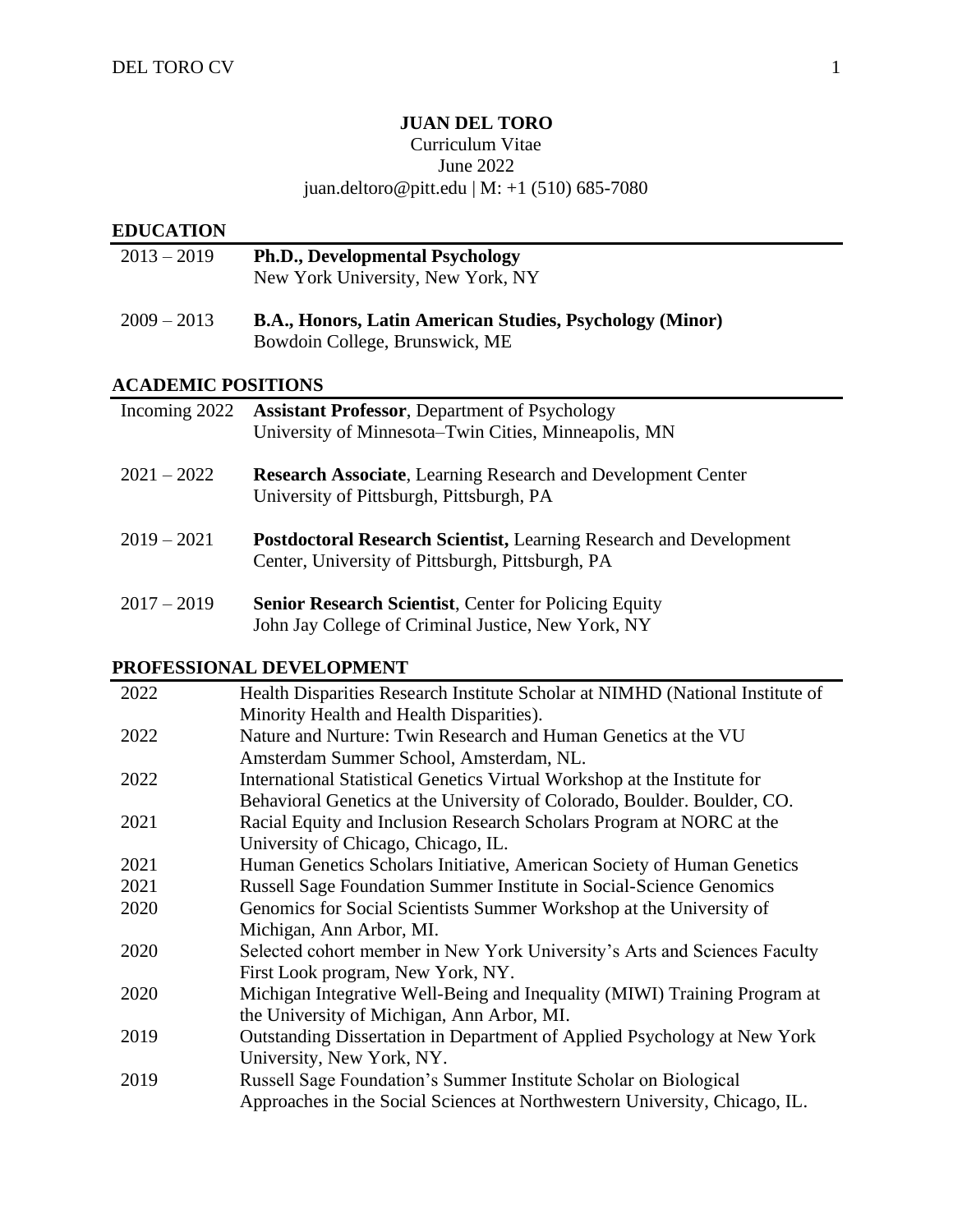| 2018 | Fragile Families Summer Data Workshop at Columbia University, New Nork,   |
|------|---------------------------------------------------------------------------|
|      | NY.                                                                       |
| 2018 | New York University's Outstanding Research Contribution Award, New York   |
|      | University, New York, NY.                                                 |
| 2015 | Innovation in Quantitative Methods Award from the Teen Life Online and in |
|      | Schools Writing Collaborative, University of Michigan, Ann Arbor, MI.     |
| 2013 | The John Harold Turner Prize in Latin American Studies, Bowdoin College,  |
|      | Brunswick, ME.                                                            |
| 2012 | Summer Education Research Program (SREP) at the University of Wisconsin-  |
|      | Madison, Madison, WI.                                                     |
| 2011 | Summer Research Fellowship, Bowdoin College, Brunswick, ME.               |

#### **GRANTS AND FELLOWSHIPS (***FUNDED***)**

| 2022 – 2024 Learning Research and Development Center Internal Grant             |
|---------------------------------------------------------------------------------|
| Project title: Testing links between motivation, achievement, and neurobiology. |
| Role: Co-PI (J. Hanson as PI)                                                   |
| Total Costs: \$101,768                                                          |

2021 – 2023 **Human Genetics Scholars Initiative's Research Development Funds**  Project Title: *Understanding the consequences of racial discrimination among twin youth of color.* Role: Principal Investigator Total Costs: \$2,000

## 2021 – 2022 **Spencer Racial Equity Special Research Grants**  Project Title: *Police stops and school adjustment: Examining underlying and protective mechanisms among Black adolescents.* Role: Principal Investigator (M.-T. Wang as Co-I) Total Costs: \$75,000

- 2020 2022 **National Institutes of Minority Health and Health Disparities (NIMHD) Loan Repayment Program**  Project Title: *Policing as a public health issue for Black adolescents: Examining racial socialization as a buffer.* Role: Principal Investigator Total Costs: \$45,000
- 2020 2021 **Learning Research and Development Center Internal Grant** Project title: *Police stops and school adjustment: Examining underlying and protective mechanisms among Black adolescents.* Role: Principal Investigator (M.-T. Wang as Co-PI) Total Costs: \$30,000
- 2019 **New York University Doctoral Research Grant**  Project Title: *Understanding the role of police contact on adolescent development for ethnic-racial minorities.*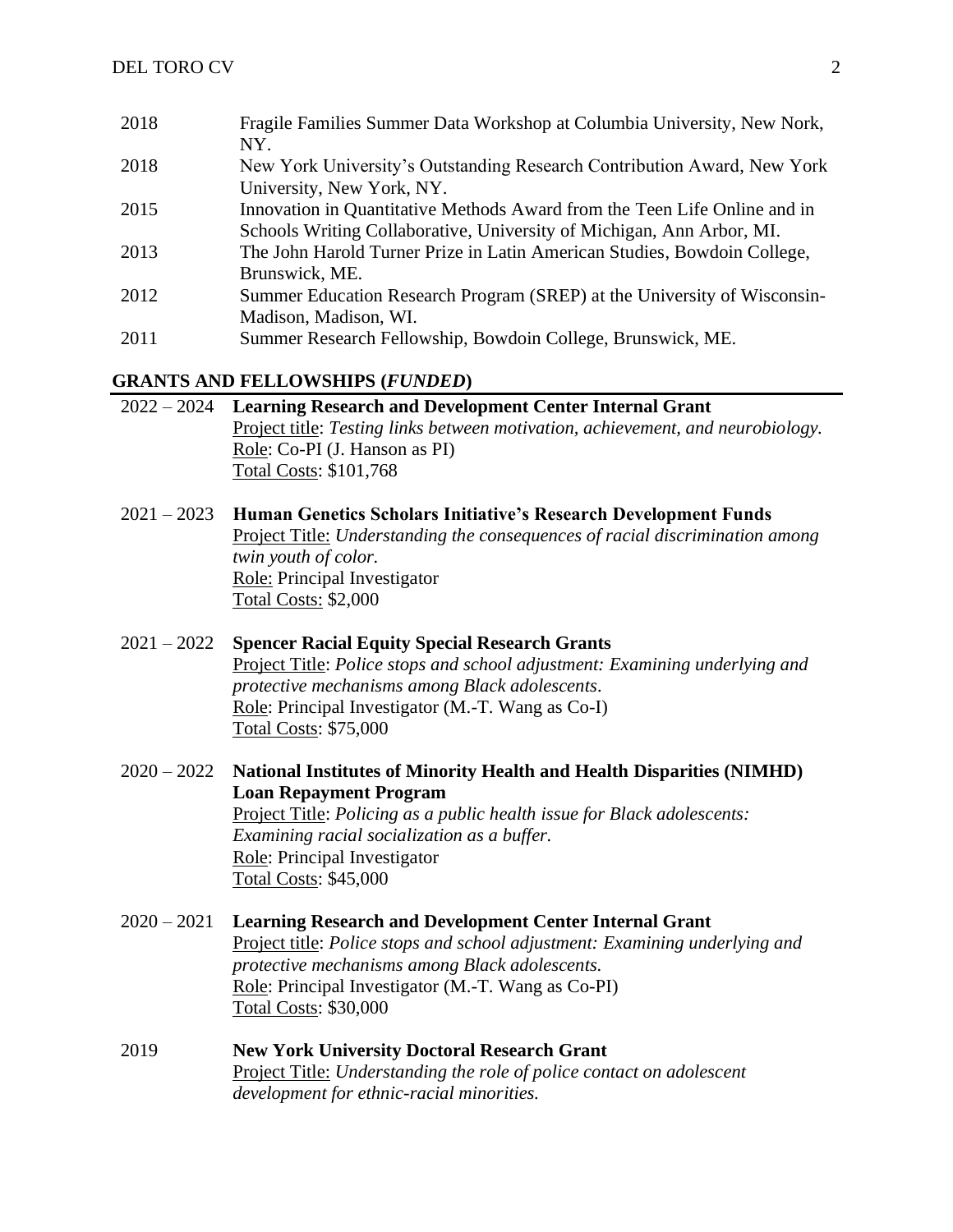Role: Principal Investigator Total Costs: \$1,400

#### **GRANT PROPOSALS SUBMITTED** *(NOT FUNDED)*

#### 2022 – 2024 **NICHD Investigator-Initiated Small Research Grant (R03)**

Project Title: *Longitudinal associations between fathers' incarceration during childhood and cortisol output during adolescence: Is mothers' cultural socialization promotive or protective?* Role: Principal Investigator (M.-T. Wang & K.H. Zeiders as Co-Is) Total Costs: \$100,000

## 2021 – 2023 **Russell Sage Foundation's Presidential Grant** Project Title: *The intergenerational criminogenic and psychological consequences of incarceration among urban families in the United States.* Role**:** Principal Investigator (M.-T. Wang as Co-PI) Total Costs: \$34,100

#### 2021 – 2022 **SRCD Small Grant Program for Early Career Scholars**

Project Title: *Longitudinal associations between COVID-19 racism and mental health among Asian American adolescents and parents* Role: Principal Investigator Total Costs: \$7,040

# 2021 – 2023 **Spencer Small Research Grant on Education**

Project Title: *Police stops and school adjustment: Examining underlying and protective mechanisms among Black adolescents.* Role: Principal Investigator (M.-T. Wang as Co-I) Total Costs: \$50,000

## 2020 – 2021 **SRCD Small Grant Program for Early Career Scholars** Project Title: *Examining Longitudinal Associations Between Police Intrusion and Health among Ethnically Diverse Urban Adolescents.* Role: Principal Investigator Total Costs: \$7,500

#### **TRAVEL AWARDS AND SCHOLARSHIPS**

| 2022 | Scholarship for the 2022 Workshop on Statistical Genetic Methods from the     |
|------|-------------------------------------------------------------------------------|
|      | Human Complex Traits (\$250)                                                  |
| 2020 | Selected for travel stipend to attend Genomics for Social Scientists Workshop |
|      | $($1,000 - Cancelled due to COVID-19)$                                        |
| 2019 | William T. Grant Graduate Scholar. "Conceptualizing and measuring culture,    |
|      | context, race and ethnicity" workshop at Society for Research on Child        |
|      | Development (SRCD) (\$80)                                                     |
| 2019 | Society for Research on Child Development (SRCD) Graduate Student Travel      |
|      | Award (\$300)                                                                 |
|      |                                                                               |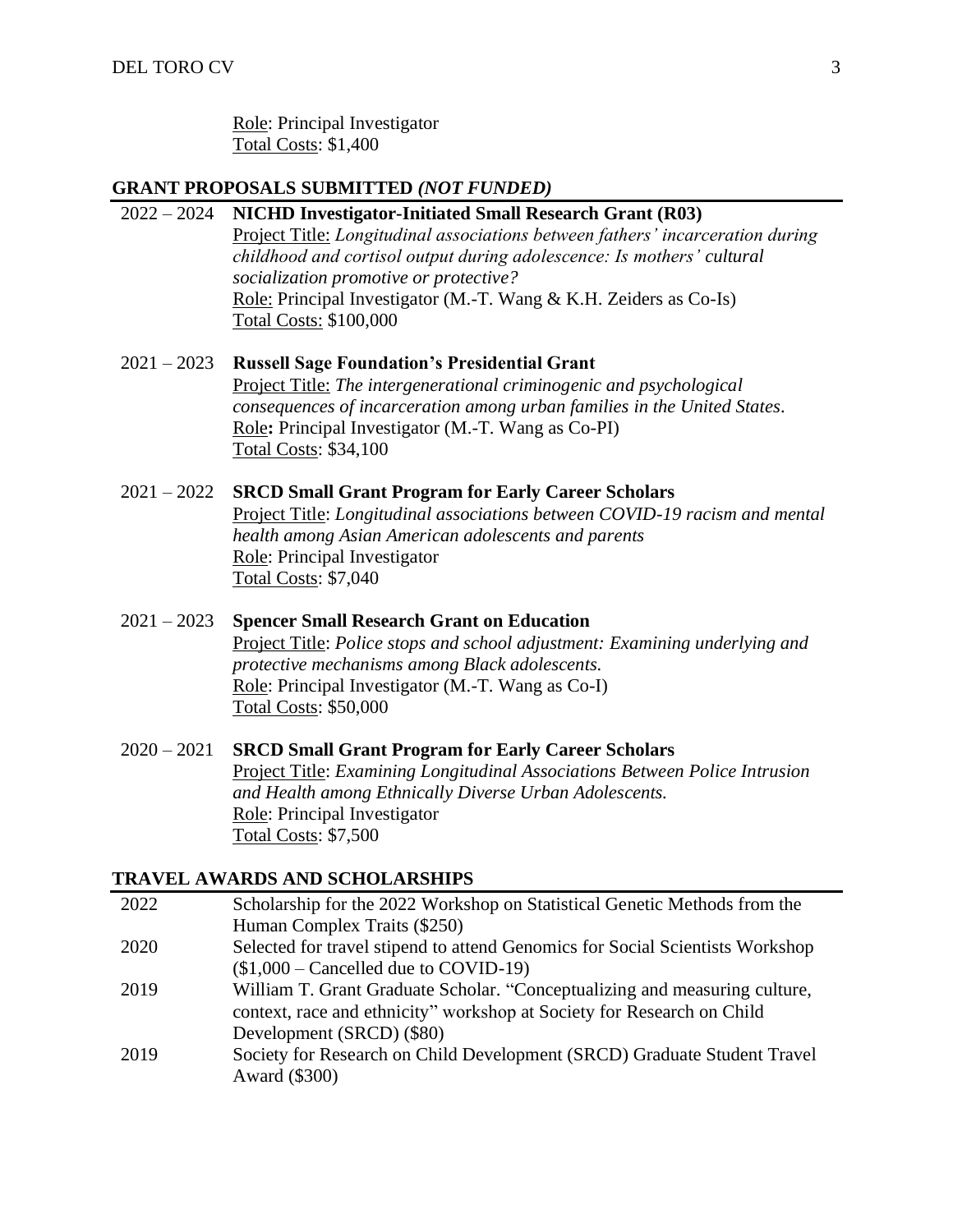| 2017 | Society for Research on Adolescence (SRA) Emerging Scholar Student Travel<br>Award (\$200)   |
|------|----------------------------------------------------------------------------------------------|
| 2016 | Society for the Psychological Study of Social Issues (SPSSI) Student Travel<br>Award (\$500) |
| 2015 | New York University Doctoral Student Travel Fund Award (\$500)                               |
| 2014 | Inter-university Consortium for Political and Social Research (ICPSR)'s                      |
|      | Scholarship for Developmental, Child, and Family Psychology (\$2,800)                        |
| 2014 | Society for the Psychological Study of Social Issues (SPSSI) Student Travel<br>Award (\$500) |
| 2012 | National Latina/o Psychological Association (NLPA) Student Travel                            |
|      | Scholarship $(\$1,000)$                                                                      |
| 2012 | Roberts Research Fund Grant (\$800)                                                          |

# **PEER-REVIEWED PUBLICATIONS**

- 36. Wang, M.-T., **Del Toro, J.**, & Scanlon, C. (accepted). Who benefits from exclusionary discipline? An exploration on the direct and vicarious links between school suspensions and adolescents' academic achievement. *American Psychologist.*
- 35. **Del Toro, J**., & Wang, M.-T. (accepted pending minor revisions). Online racism and mental health among Black American adolescents in 2020. *Journal of the American Academy of Child and Adolescent Psychiatry.*
- 34. Fine, A., **Del Toro, J.**, & Orosco, C. (2022). Consequences of fearing police: Associations with youth's mental health and felt obligation to obey both the law and school rules. *Journal of Criminal Justice*. <https://doi.org/10.1016/j.jcrimjus.2022.101934>
- 33. Wang, M.-T., **Del Toro, J.**, Scanlon, C., & McKellar, S. (2022). Reducing suspensions for minor infractions and improving school climate perceptions among Black adolescents via cultural socialization: A multi-informant prospective study. *Learning and Instruction.* https://doi.org/10.1016/j.learninstruc.2022.101621
- 32. Mezuk, B., Kalesnikava, V., Spears, E., Kirk, K., Rafferty, J., & **Del Toro, J.** (2022). Selfregulatory coping behaviors and stress reactivity: Exploring the environmental affordance model of health disparities. *Journal of Aging and Health.* https://doi.org/10.1177/08982643221085403
- 31. Wang, M.-T., Wu, W., Henry, D., **Del Toro, J.**, & Huguley, J. P. (2022). Racial stereotype endorsement, academic engagement, mindset, and performance among Black and White American adolescents. *Journal of Youth and Adolescence.* https://doi.org/10.1007/s10964-022-01587-4
- 30. **Del Toro, J**., Jackson, D. B., & Wang, M.-T. (2022). The policing paradox: Police stops predict youth's school disengagement via elevated psychological distress. *Developmental Psychology.* https://doi.org/10.1037/dev0001361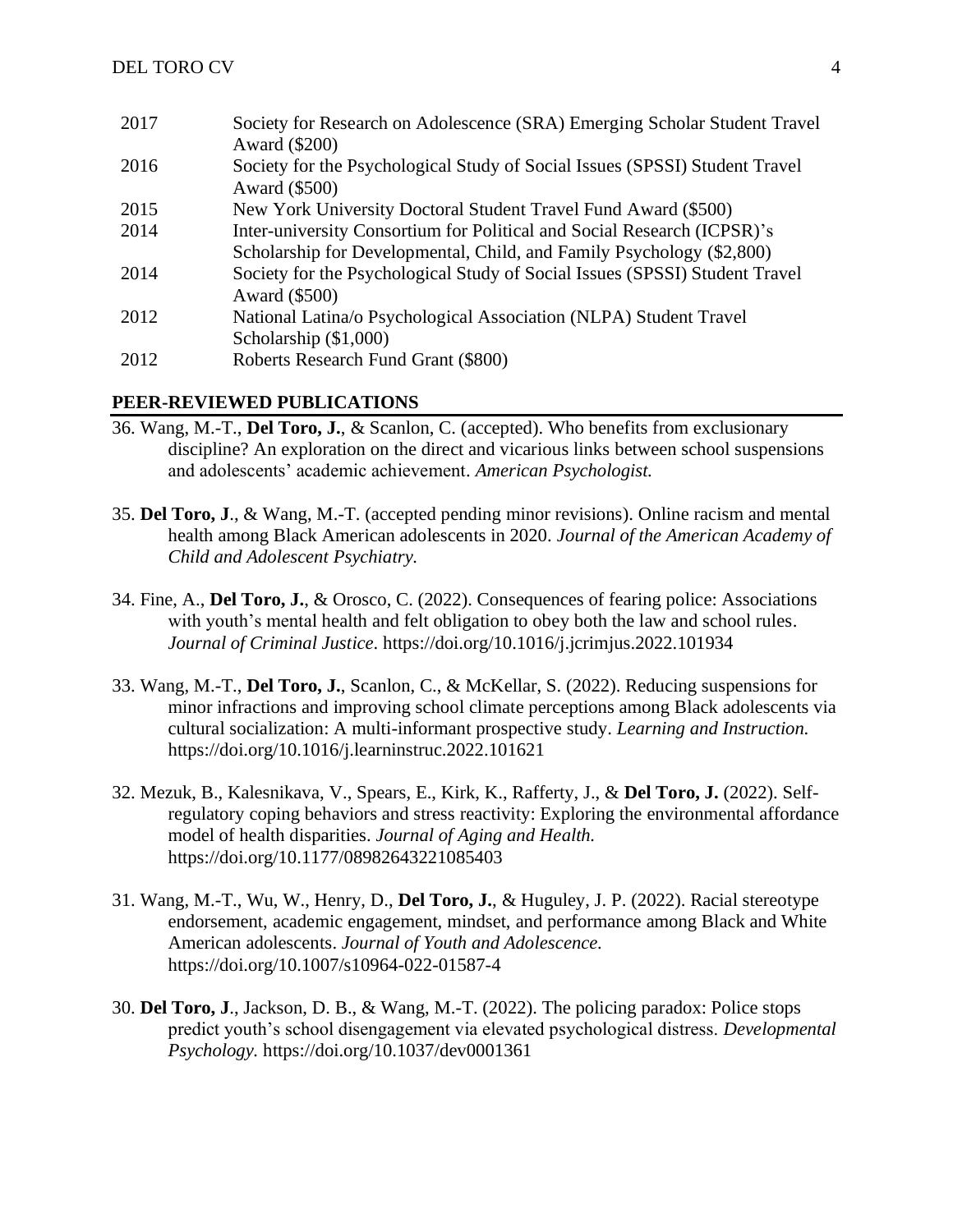- 29. Volpe, V. V., Smith, N. A., Skinner, O. D., Hope, E. C., Lozada, F. T., & **Del Toro, J.** (2022). Centering the heterogeneity of Black adolescents' experiences: Perspectives and guidance for within-group designs among African diasporic communities. *Journal of Research on Adolescence.* https://doi.org/10.1111/jora.12742
- 28. **Del Toro, J**., Fine, A., & Wang, M.-T. (2022). The intergenerational effects of paternal incarceration on children's social and psychological well-being from early childhood to adolescence. *Development and Psychopathology*. https://doi.org/10.1017/S0954579421001693
- 27. Fine, A., & **Del Toro, J.** (2022). Adolescents' views of defunding the police, abolishing the police, and "the talk". *Journal of Community Psychology*. https://doi.org/10.1002/jcop.22810
- 26. Wang, M.-T., **Del Toro, J.**, Henry, D., Scanlon C. L., & Voltin, S. (2022). Adolescent psychosocial adjustment during COVID-19: An intensive longitudinal study. *Journal of Clinical Child and Adolescent Psychology.*  https://doi.org/10.1080/15374416.2021.2007487
- 25. **Del Toro, J**., & Wang, M.-T. (2021). The roles of suspensions for minor infractions and school climate in predicting academic performance among adolescents. *American Psychologist.* https://doi.org/10.1037/amp0000854
- 24. **Del Toro, J**., Wang, M.-T., Thomas, A., Hughes, D. (2021). An intersectional approach to understanding the academic and health effects of policing among urban adolescents. *Journal of Research on Adolescence.* https://doi.org/10.1111/jora.12685
- 23. Wang, M.-T., Scanlon, C. L., Hua, M., Belmont, A. M., Zhang, A. L., & **Del Toro, J.** (2021). Social distancing and adolescent psychological well-being: The role of practical knowledge and exercise. *Academic Pediatrics*. https://doi.org/10.1016/j.acap.2021.10.008
- 22. **Del Toro, J**. (2021). Ethnic-racial disparities in policing and its mental health consequences among adolescents in the United States and the United Kingdom. *American Journal of Public Health.* doi.org/10.2105/AJPH.2021.306487
- 21. **Del Toro, J**., Fine, A., Wang, M.-T., Thomas, A., Schneper, L. M., Mitchell, C. Mincy, R., McLanahan, S., & Notterman, D. A. (2021). The longitudinal associations between paternal incarceration and family well-being: Implications for ethnic-racial disparities in health. *Journal of the American Academy of Child and Adolescent Psychiatry.* doi: 10.1016/j.jaac.2021.08.005
- 20. Wang, M.-T., **Del Toro, J.**, Henry, D., Scanlon C. L., & Schall, J. L. (2021). COVID-19 employment status, dyadic family relationships and child psychological well-being. *Journal of Adolescent Health.* https://doi.org/10.1016/j.jadohealth.2021.07.016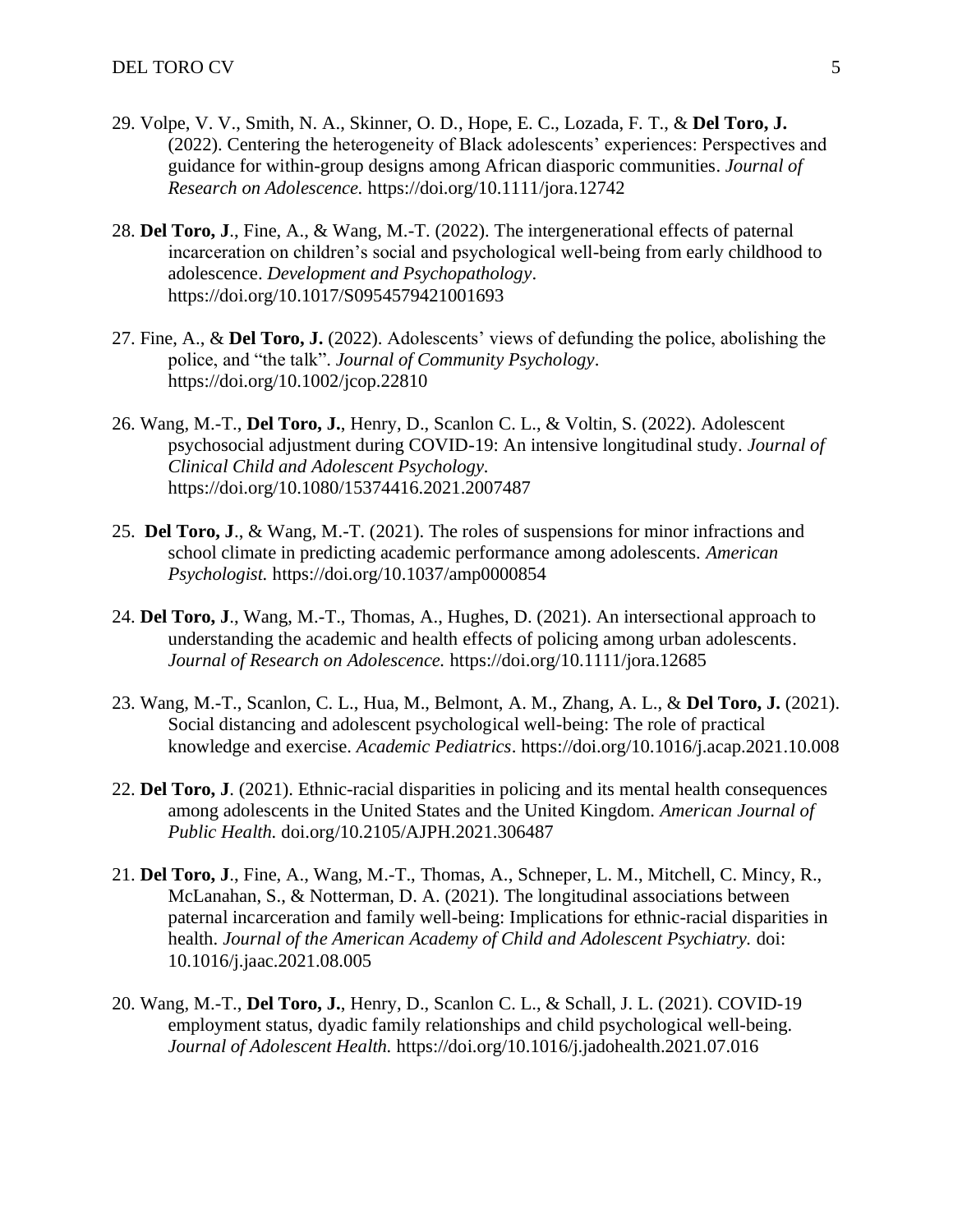- 19. Mezuk, B., **Del Toro, J.**, Zhang, X., Gough Courtney, M., Spears, E. C., Kirk, K. F., Lee, H., Green, T., & Hudson, D. (2021). Theory and empiricism: A comment on "Interrogating the environmental affordances model" by Pamplin and colleagues. *Social Science & Medicine*. https://doi.org/10.1016/j.socscimed.2021.114281
- 18. Wang, M.-T., **Del Toro, J.**, Scanlon, C. L., Schall, J. L., Zhang, A., Voltin, S., Belmont, A., & Plevniak, K. (2021). The roles of stress, coping, and parental support in adolescent psychological well-being in the context of COVID-19: A daily-diary study. *Journal of Affective Disorders.* <https://doi.org/10.1016/j.jad.2021.06.082>
- 17. Wang, M.-T., Scanlon, C. L., Hua, M., & **Del Toro, J**. (2021). Promoting and sustaining adolescent engagement in social distancing during the COVID-19 pandemic. *Journal of Adolescent Health*. https://doi.org/10.1016/j.jadohealth.2021.03.014
- 16. **Del Toro, J**., & Wang, M.-T. (2021). Longitudinal inter-relations between school cultural socialization and school engagement: The mediating role of school climate. *Learning and Instruction*. https://doi.org/10.1016/j.learninstruc.2021.101482
- 15. Jackson, D. B., **Del Toro, J.**, Semenza, D. C., Testa, A., & Vaughn, M. (2021). Unpacking racial/ethnic disparities in emotional distress during witness police stops. *Journal of Adolescent Health.* https://doi.org/10.1016/j.jadohealth.2021.02.021
- 14. Wang, M.-T., Zepeda, C., Qin, X., **Del Toro, J.**, & Binning, K. (2021). More than growth mindset: Individual and interactive effects between adolescents' growth mindsets and metacognitive skill on math engagement. *Child Development.* https://doi.org/10.1111/cdev.13560
- 13. **Del Toro, J**., & Wang, M.-T. (2021). Longitudinal inter-relations between schools' cultural socialization and school engagement among urban early adolescents. *Journal of Youth and Adolescence*. doi:10.1007/s10964-020-01377-w
- 12. Wang, M.-T., Binning, K. R, **Del Toro, J**., Qin, X., & Zepeda, C. D. (2021). Skill, thrill, and will: The role of metacognition and motivation in predicting student engagement over time. *Child Development*. https://doi.org/10.1111/cdev.13531
- 11. Earp, B. D., Lewis, J., Anomaly, J., Beckett, K., Brassington, I., Buchanan, A., Buchman, D. Z., Campos, I. P., Carpenter, M., Caruso, G. D., Chin, G., Cowen, N., Debena, M., **Del Toro, J**., . . .Hart, C. L. (2021). Racial justice requires ending the war on drugs. *The American Journal of Bioethics*. doi:10.1080/15265161.2020.1861364
- 10. **Del Toro, J.**, & Wang, M.-T. (2020). School cultural socialization and academic performance: Examining ethnic-racial identity development as a mediator among African American adolescents. *Child Development*. doi:10.1111/cdev.13467.
- 9. Scanlon, C., **Del Toro, J.**, & Wang, M.-T. (2020). Socially anxious science achievers. The role of peer social support and social engagement in the relation between adolescents'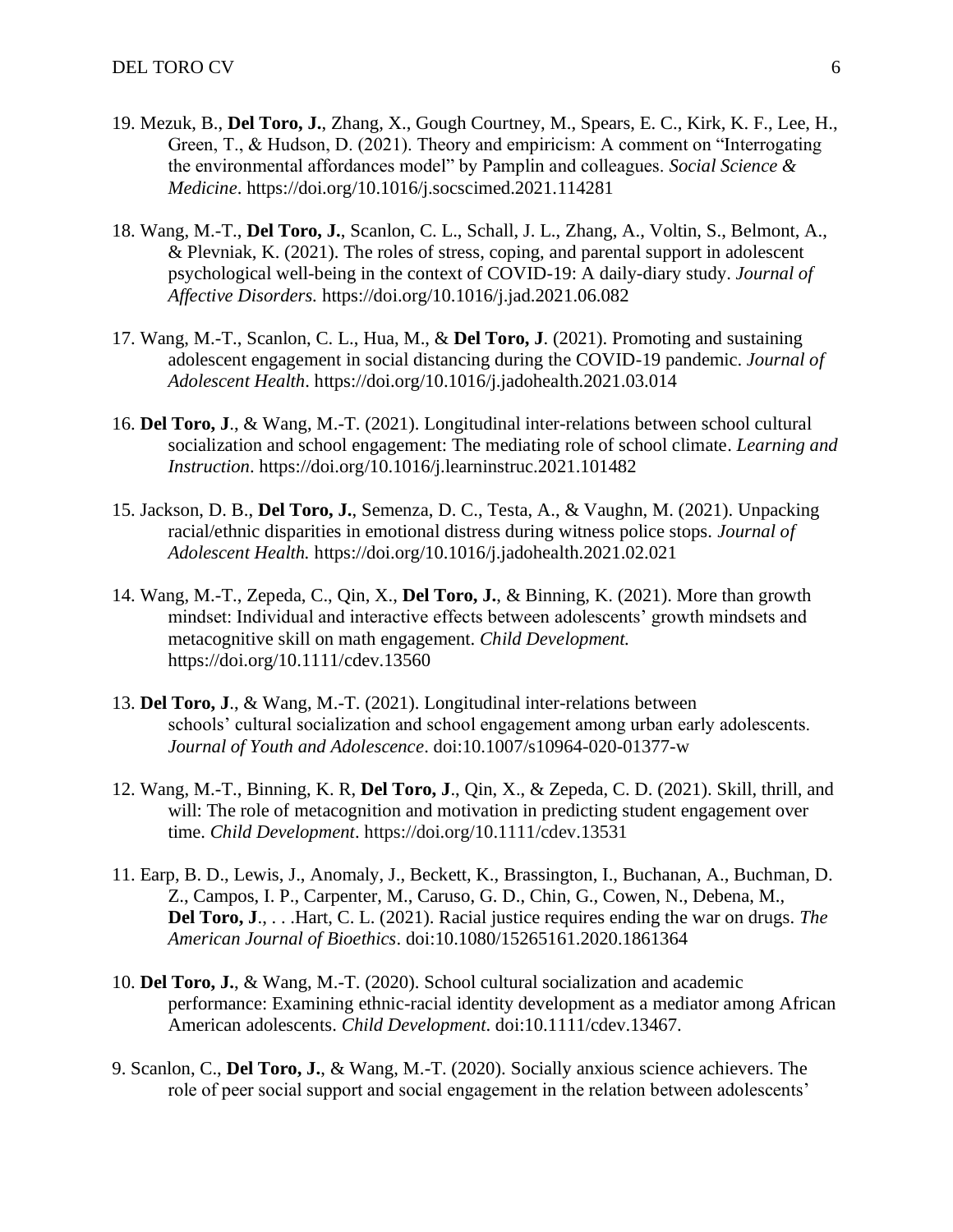social anxiety and science achievement. *Journal of Youth and Adolescence*. doi:10.1007/s10964-020-01224-y

- 8. **Del Toro, J.**, Hughes, D., & Way, N. (2020). Inter-relations between ethnic-racial discrimination and identity among early adolescents. *Child Development*. Advanced online publication. doi: 10.1111/cdev.13
- 7. Tynes, B. M., English, D., **Del Toro, J.**, Smith, N. A., Lozada, F. T., & Williams, D. R. (2020). Trajectories of online racial discrimination and psychological functioning among African American and Latino adolescents. *Child Development*, Advance online publication. doi:10.1111/cdev.13350
- 6. **Del Toro, J.**, & Hughes, D. (2019). Trajectories of discrimination across the college years: associations with academic, psychological, and physical adjustment outcomes. *Journal of Youth and Adolescence*, Advance online publication. doi:10.1007/s10964-019-01147-3
- 5. **Del Toro, J.**, Lloyd, T., Buchanan, K. S., Robins, S. J., Bencharit, L. Z., Smiedt, M. G., . . . Goff, P. A. (2019). The criminogenic and psychological effects of police stops on adolescent Black and Latino boys. *Proceedings of the National Academy of Sciences (PNAS)*, 201808976. doi:10.1073/pnas.1808976116
- 4. Hughes, D., **Del Toro, J.**, & Way, N. (2017). Interrelations among dimensions of ethnic-racial identity during adolescence. *Developmental Psychology, 53*(11), 2139-2153. doi:10.1037/dev0000401
- 3. **Del Toro, J.**, & Yoshikawa, H. (2016). Invited reflection: Intersectionality in quantitative and qualitative research. *Psychology of Women Quarterly*, *40*(3), 347-350. doi: 10.1177/0361684316655768
- 2. Hughes, D., **Del Toro, J.**, Harding, J. F., Way, N, & Rarick, J. (2016). Trajectories of discrimination across adolescence: Associations with academic, psychological and behavioral outcomes. *Child Development, 5*(85), 1337-1351. doi:10.1111/cdev.12591/epdf
- 1. Tynes, B., **Del Toro, J**., & Lozada, F. (2015). An unwelcomed digital visitor in the classroom: The longitudinal impact of online racial discrimination on school achievement motivation. *School Psychology Review, 44*(4) 407-424. doi: 10.17105/SPR-15-0095.1

#### **BOOK CHAPTERS**

Hughes, D., Harding, J. F., Niwa, E. Y., **Del Toro, J.**, & Way, N. (2017). Racial socialization and racial discrimination as intra- and inter-group processes. In A. Rutland, D. Nesdale, & C. S. Brown (Eds.), *The Wiley-Blackwell handbook of group processes in children adolescents* (pp. 243-268). New York, NY: Wiley.

Hughes, D., Watford, J. A., & **Del Toro, J**. (2016). A transactional/ecological perspective on ethnic-racial identity, socialization, and discrimination. In S. Horn, M. Ruck, & L. Liben (Eds.)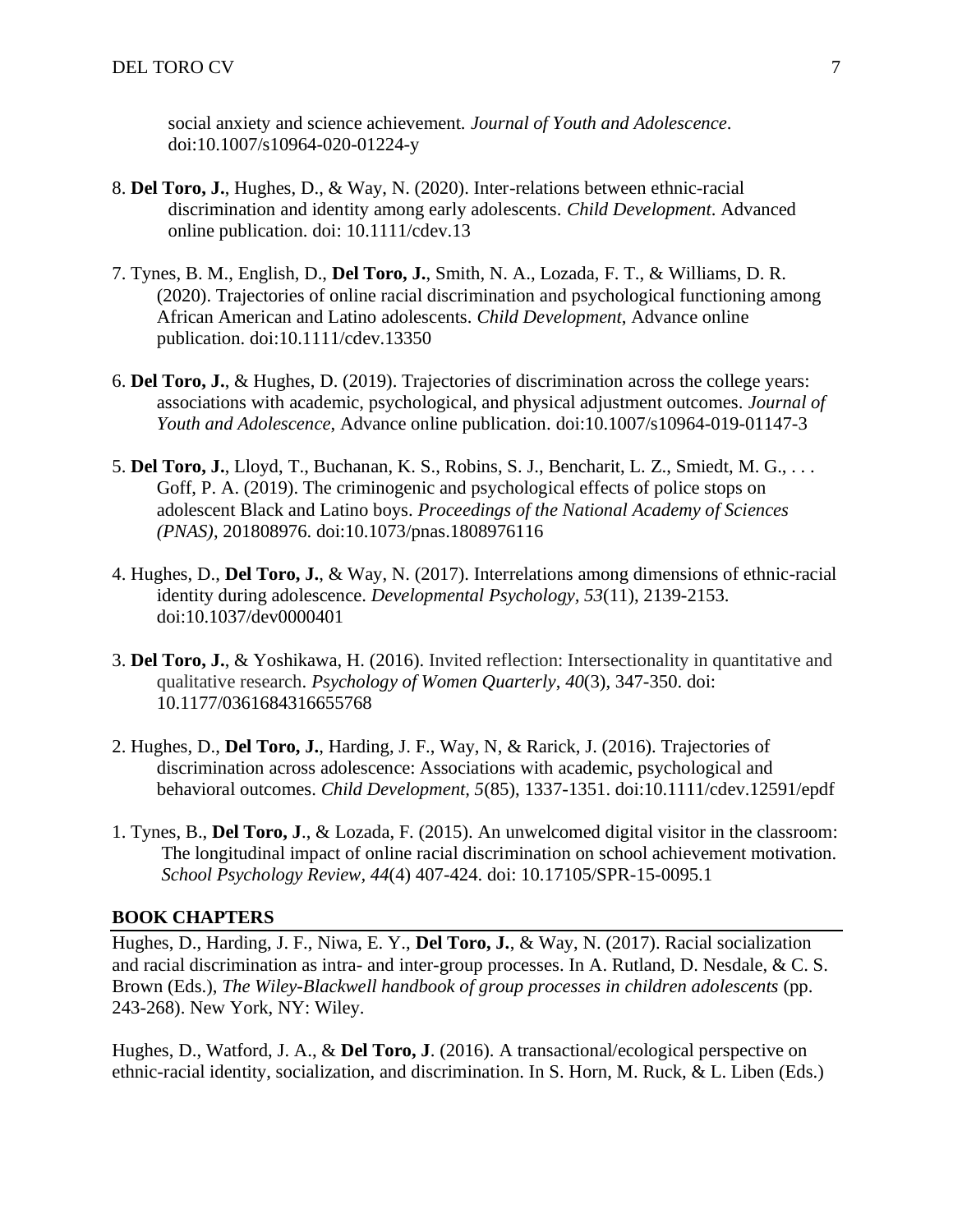*Equity and Justice in Developmental Sciences: Implications for Young People, Families, and Communities* (Vol. 2, pp. 1-42)*.* Amsterdam: Elsevier.

Hughes, D., **Del Toro, J.**, & Rarick, J. (2015). When and how parents teach egalitarian views to their children: Liberty and justice for all. In B. Balter & C. Tamis-LeMonda (Eds.) *Child Psychology: A Handbook of Contemporary Issues* (3rd ed, pp. 401-422). New York, NY: Psychology Press.

#### **EMPIRICAL MANUSCRIPTS** *UNDER PEER-REVIEW*

**Del Toro, J., & Wang, M.-T.** (revise & resubmit). Police stops and school engagement: Examining cultural socialization from parents and schools as protective factors among African American adolescents. *American Educational Research Journal.*

**Del Toro, J., & Wang, M.-T.** (under review). Stereotypes in the classroom's air: Classmates' racial stereotype endorsement, classroom engagement, and STEM achievement among Black and White American adolescents. *Developmental Science*.

Wang, M.-T., **Del Toro, J**., & Henry, D. (revise & resubmit). School cultural socialization and youth's school climate perceptions during early adolescence. *American Educational Research Journal.*

Wang, M.-T., **Del Toro, J.**, Scanlon, C., & Schall, J. L. (revise & resubmit). Family resilience during COVID-19. A daily-diary inquiry into parental employment status, parent-adolescent relationships, and well-being. *Development and Psychopathology*

Wang, M.-T., **Del Toro, J.**, & Scanlon, C. (invited; under review). Dismantling faulty premises: Examining the spillover effect of suspensions for minor infractions on adolescents' classroom climate perceptions and academic achievement. *Educational Researcher.*

#### **EMPIRICAL MANUSCRIPTS** *IN PREPARATION*

**Del Toro, J.**, Raffington, L., Aikins, M., Sabhlok, A., Tanksley, P., Tucker-Drob, E., & Harden, K. P. (preregistration). Associations of neighborhood and school racial contexts with child and adolescent DNA-methylation profiles and their mental health and academic adjustment. doi: 10.17605/OSF.IO/XFR48

**Del Toro, J.**, Roettger, M., Jackson, D., Dumornay, N., & Wilson, S. (in prep). Familial criminal justice contact and early adolescents' pubertal development: The mediating role of changes in family structure.

**Del Toro, J**., Wang, M.-T., Zhang, Q., Belmont, A., Plevniak, K., & Zhang, A. (in prep). When parental racial socialization moderates the impact of children's discrimination on children's adjustment: A meta-analysis.

**Del Toro, J.**, Gaydosh, L., Schneper, L., Mitchell, C., McLanahan, S., & Notterman, D. A. (in prep). The physical and psychosocial paradox associated with living in a predominantly White neighborhood for African American male children.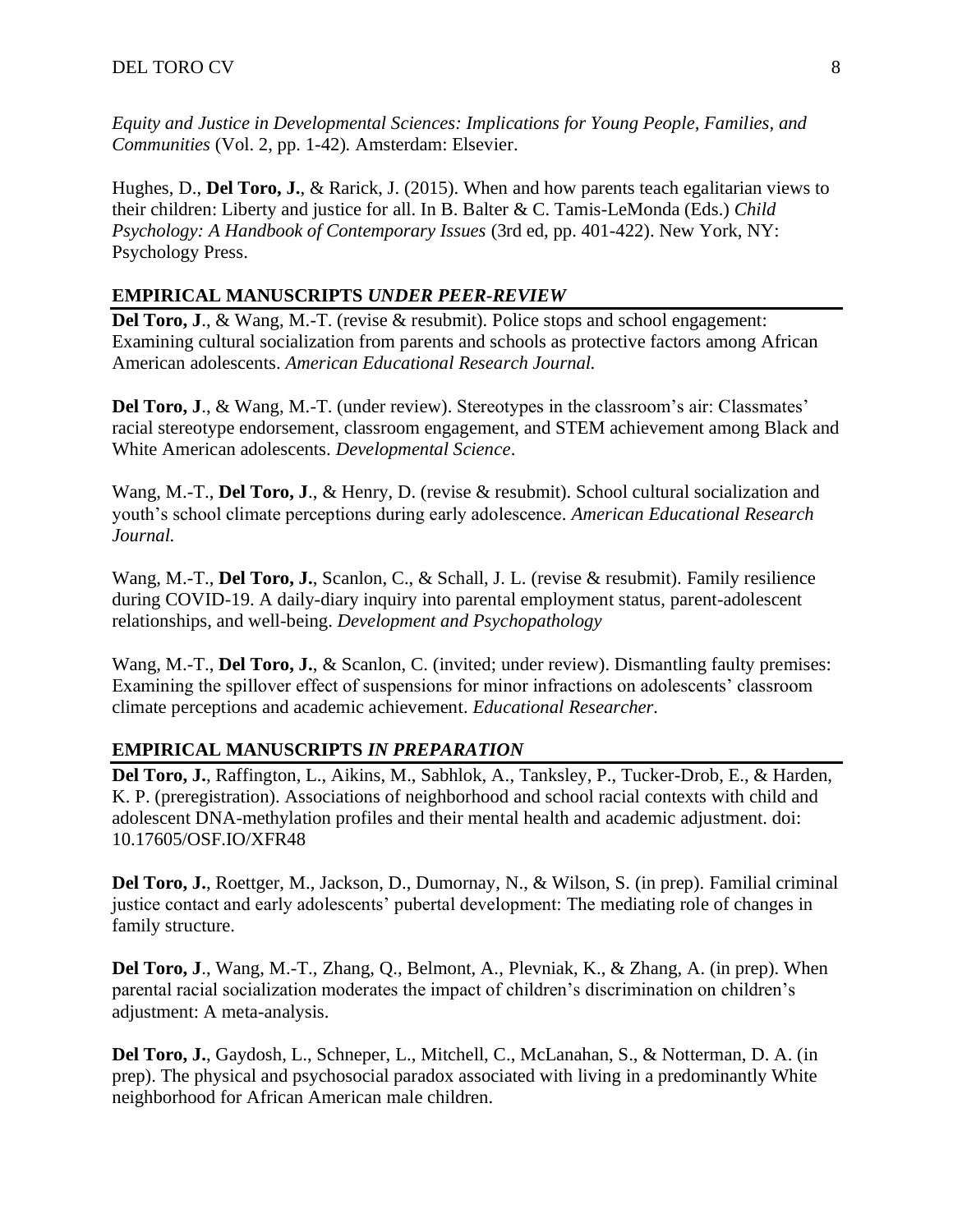**Del Toro, J.**, Chen, S., Scanlon, C., Benner, A. D., & Wang, M.-T. (in prep). School engagement during the COVID-19 pandemic: The contributing roles of online ethnic-racial discrimination and sleep behaviors among adolescents.

**Del Toro, J**., Scanlon, C., McKellar, S. E., & Wang, M.-T. (in prep). A case for promoting and celebrating racial diversity in the classroom: The longitudinal inter-relations among school cultural pluralism, school climate, and academic engagement.

**Del Toro, J**., & Wang, M.-T. (in prep). When the collateral consequences of suspensions predict racial disparities between non-disciplined African American and White adolescents.

**Del Toro, J**., Jackson, D. B.., Testa, A., & Wang, M.-T. (in prep). The spillover effects of classmates' police intrusion on adolescents' defiant behaviors: The mediating role of institutional trust.

**Del Toro, J.,** Golden, A. R., & Wang, M.-T. (in prep). Using ecological momentary assessments to examine when school cultural socialization protects against the mental health impacts of ethnic-racial discrimination among African American, Asian American, and Latinx adolescents.

**Del Toro, J.**, & Hughes, D. (in prep). Ethnic-racial discrimination from peers during adolescence: A systematic review and directions for future research.

Wang, M.-T., Wu, W., Henry, D., & **Del Toro, J.** (in prep). Racial stereotype endorsement and African American adolescents' academic achievement: A mediation and moderation analysis*.*

Wang, M.-T., **Del Toro, J.**, Scanlon, C., & Schall, J. L. (in prep). Employment status and biopsychosocial adjustment among children and parents during the COVID-19 pandemic: Dyadic data from ecological momentary assessments.

## **INVITED NATIONAL AND INTERNATIONAL TALKS**

Del Toro, J. (upcoming; 2022, August). An invited talk to be given as part of the American Psychological Association's (APA's) 2022 Convention and Science Summit on the "Science of Racism" at Minneapolis, MN.

**Del Toro, J.** (2022, March). *How discrimination experiences across ethnicity, race, gender, and criminal justice are implicated in youth development*. An invited talk given at the 2022 biennial Society for Research on Adolescence (SRA) at New Orleans, LA.

## **INVITED CAMPUS TALKS**

**Del Toro, J.** (2022, April). An invited talk as part of the Carl A. Grant Scholars Lecture Series at the School of Education and the Wisconsin Center for Education Research at the University of Wisconsin-Madison, Madison, WI.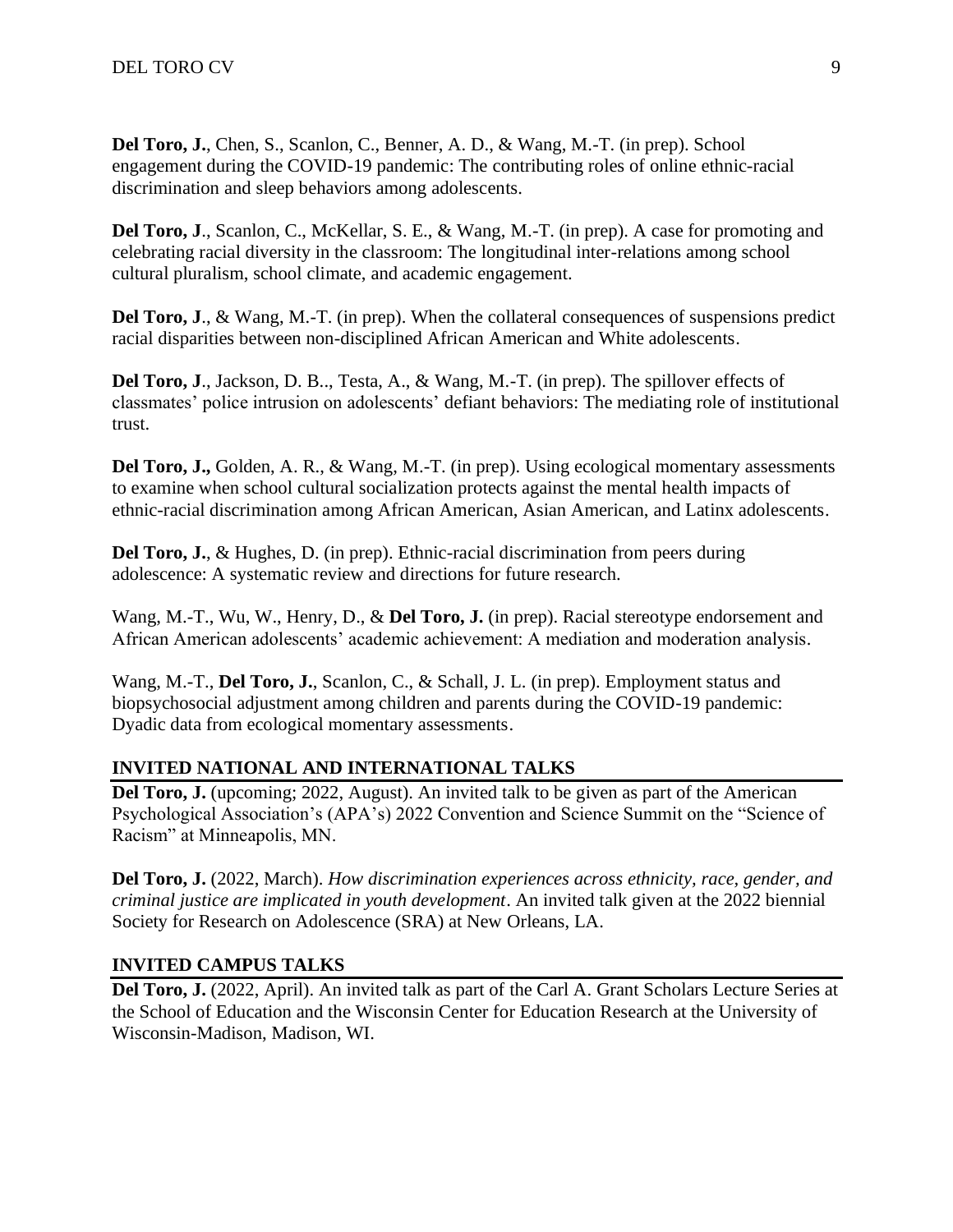**Del Toro, J.** (2021, December). *Integrating social and biological approaches to understand the antecedents and consequences of racial discrimination*. The School of Public Health at the University of California at Berkeley.

**Del Toro, J.** (2021, November). *Integrating social and biological approaches to understand the antecedents and consequences of racial discrimination*. The Department of Psychology at the University of Minnesota at Twin Cities.

**Del Toro, J.** (2021, October). *Integrating social and biological approaches to understand the antecedents and consequences of racial discrimination*. The Department of Psychology at the University of California at Riverside.

**Del Toro, J.** (2021, September). *Integrating social and biological approaches to understand the antecedents and consequences of racial discrimination from childhood to adulthood*. The Merrill Palmer Skillman Institute at Wayne State University.

**Del Toro, J.** (2021, May). *How does school cultural socialization and stage-environment fit impact adolescents?* The Department of Psychology at Bowdoin College.

**Del Toro, J.** (2021, April). *Racial discrimination from the criminal justice system among children: Integrating social and biological approaches*. The Learning Research and Development Center at the University of Pittsburgh.

**Del Toro, J.** (2021, February). *Integrating social and biological approaches to understand the antecedents and consequences of racial discrimination from childhood to adulthood*. The School of Criminology and Criminal Justice at Rutgers University.

**Del Toro, J.** (2021, February). *Integrating social and biological approaches to understand the antecedents and consequences of racial discrimination from childhood to adulthood*. The School of Criminology and Criminal Justice at Rutgers University.

**Del Toro, J.** (2021, February). *Integrating social and biological approaches to understand the antecedents and consequences of racial discrimination from childhood to adulthood*. The Department of Psychology and Neuroscience at the University of North Carolina, Chapel Hill.

**Del Toro, J.** (2021, February). *Integrating social and biological approaches to understand the antecedents and consequences of racial discrimination from childhood to adulthood*. The Department of Psychology at Stanford University.

**Del Toro, J.** (2021, February). *Integrating social and biological approaches to understand the antecedents and consequences of racial discrimination from childhood to adulthood*. The Department of Applied Psychology at New York University.

**Del Toro, J.** (2021, January). *Integrating social and biological approaches to understand the antecedents and consequences of racial discrimination from childhood to adulthood*. The Bouvé College of Health Sciences at Northeastern University.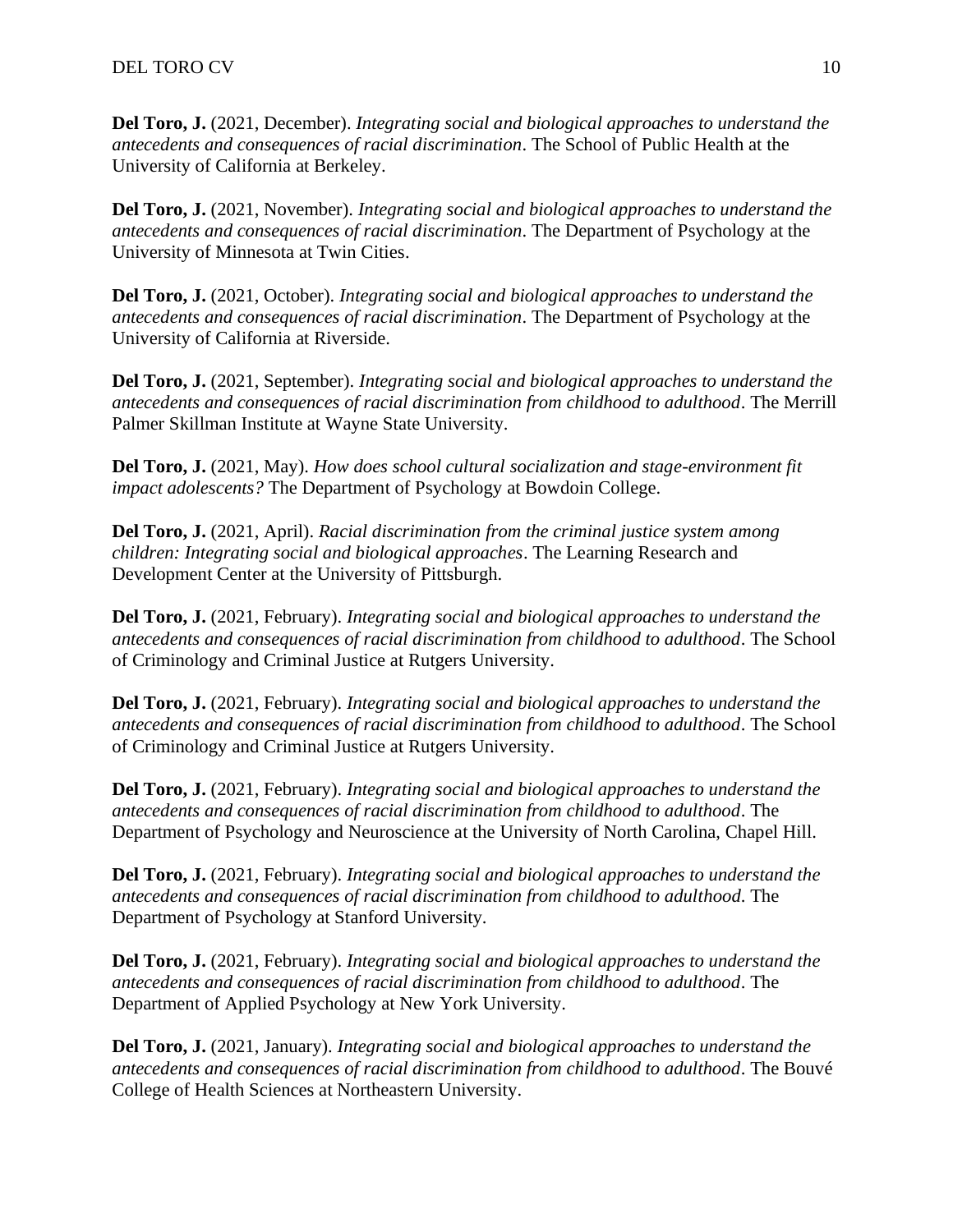**Del Toro, J.** (2021, January). *Racial discrimination across the life course: Integrating social and biological approaches*. Johns Hopkins Bloomberg School of Public Health speaker series.

**Del Toro, J.** (2021, January). *Integrating social and biological approaches to understand the antecedents and consequences of racial discrimination from childhood to adulthood*. Boston University School of Social Work.

**Del Toro, J.** (2021, January). *Integrating social and biological approaches to understand the antecedents and consequences of racial discrimination from childhood to adulthood*. The Eliot-Pearson Department of Child Study and Human Development at Tufts University.

**Del Toro, J.** (2020, October). *How knowing the source of the issue can help solve the problem*. The Center for Social Epidemiology and Population at the University of Michigan.

# **ACADEMIC CONFERENCE TALKS**

**Del Toro, J**., & Wang, M.-T. (2022, March). *Police stops and school engagement: Examining cultural socialization from parents and schools as protective factors among African American adolescents.* Paper to be presented as part of a symposium at the 2022 biennial Society for Research on Adolescence (SRA) at New Orleans, LA.

**Del Toro, J**. (2021, April). *The antecedents and consequences of sleep patterns and ethnicracial discrimination among ethnically-racially diverse youth*. Chair of a virtual symposium at the Society for Research on Child Development (SRCD) Biennial Meeting.

**Del Toro, J**. & Wang, M.-T. (2021, April). *Police stops and sleep among adolescents: Does ethnic-racial socialization confer protection?* Paper to be presented as part of a virtual symposium at the Society for Research on Child Development (SRCD) Biennial Meeting.

Truong, N., Calzo, J., Cerezo, A., & **Del Toro, J.** (2021, April). *Conducting research on LGBTQ youth of color: Challenges and future directions.* Panelist as part of a virtual panel discussion at the Society for Research on Child Development (SRCD) Biennial Meeting.

**Del Toro, J**., & Wang, M.-T. (2020, August). *The effects of school discipline on telomere length among Black and White urban children*. Paper presented as an individual talk at the International Society for Psychoneuroendocrinology (ISPNE)'s Virtual Conference.

**Del Toro, J**. (2020, March). *Consequences and protective factors when ethnic-racial minority youth experience police encounters*. Chair of an accepted symposium at the Society for Research on Adolescence (SRA) Biennial Meeting in San Diego, CA. Cancelled due to COVID-19.

**Del Toro, J**. & Wang, M.-T. (2020, March). *Identifying developmental factors that moderate the negative associations between policing and adolescents' adjustment in school*. Paper accepted as part of a symposium at the Society for Research on Adolescence (SRA) Biennial Meeting in San Diego, CA. Cancelled due to COVID-19.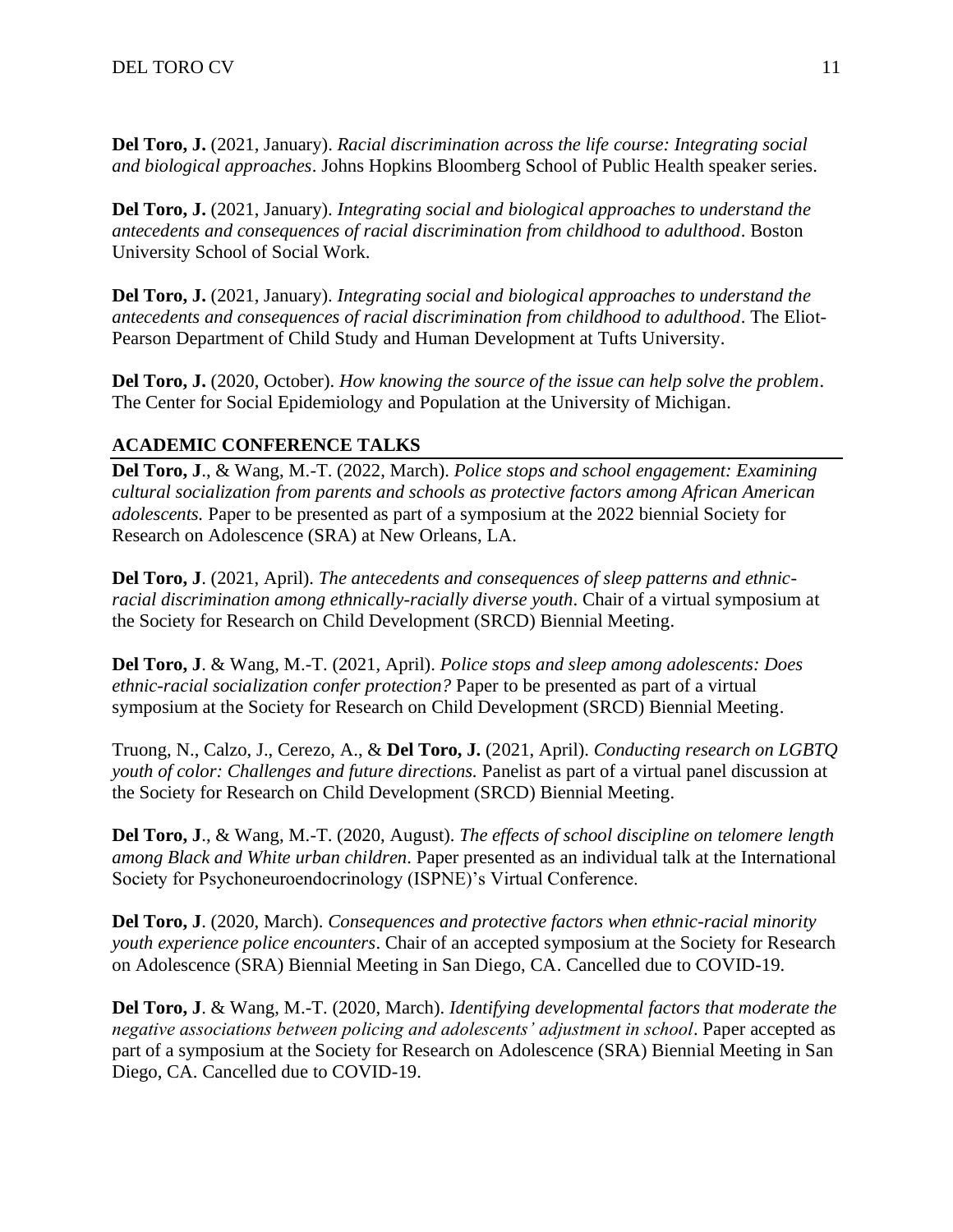**Del Toro, J**. & Wang, M.-T. (2020, March). *Longitudinal associations between perceived school cultural socialization and academic engagement among Black and White children*. Paper accepted as part of a symposium at the Society for Research on Adolescence (SRA) Biennial Meeting in San Diego, CA. Cancelled due to COVID-19.

**Del Toro, J.**, Hughes, D., & Way, N. (2020, March). *Distinguishing sources of discrimination matters for ethnic-racial identities among early adolescents*. Paper accepted as part of a symposium at the Society for Research on Adolescence (SRA) Biennial Meeting in San Diego, CA. Cancelled due to COVID-19.

Truong, N., Calzo, J., Cerezo, A., & **Del Toro, J.** (2020, March). *Conducting research on LGBTQ youth of color: Challenges and future directions.* Panelist as part of an accepted panel discussion at the Society for Research on Adolescence (SRA) Biennial Meeting in San Diego, CA. Cancelled due to COVID-19.

**Del Toro, J**. Thomas, A., Wang, M.-T., & Hughes, D. (2019, October). *Policing America's adolescents at what cost? – The academic consequences of police contact among urban adolescents*. Paper presented as part of a symposium at the Society of Experimental Social Psychology (SESP) in Toronto, ON.

**Del Toro, J**. (2019, March). *Antecedents and consequences of legal socialization among ethnically-racially diverse adolescents*. Chair of symposium at the Society for Research on Child Development (SRCD) Biennial Meeting in Baltimore, MD.

**Del Toro, J.**, & Hughes, D. (2019, March). *Police-initiated contact and adolescents' well-being: The roles of personal and vicarious experiences with police*. Paper presented as part of a symposium at the Society for Research on Child Development (SRCD) Biennial Meeting in Baltimore, MD.

**Del Toro, J.**, Goff, P. A., & Robins, S. (2018, April). *Developmental antecedents and consequences of stereotype threat from police officers among Black and Latino boys*. Paper presented as part of a symposium at the Society for Research on Adolescence (SRA) in Minneapolis, MN.

**Del Toro, J.**, Johnson-Ahorlu, R. N., Goff, P. A., & Robins, S. (2018, April). *Antecedents and consequences of discrimination events and appraisals among Black and Latino boys*. Paper presented as part of a roundtable at the American Education Research Association (AERA) Annual Meeting in New York, NY.

**Del Toro, J.**, Hughes, D., & Way, N. (2017, April). *Trajectories of racial regard across adolescence: Correlates with ethnic-racial diversity and school climate*. Paper presented as part of a symposium at the Society for Research on Child Development (SRCD) Biennial Meeting in Austin, TX.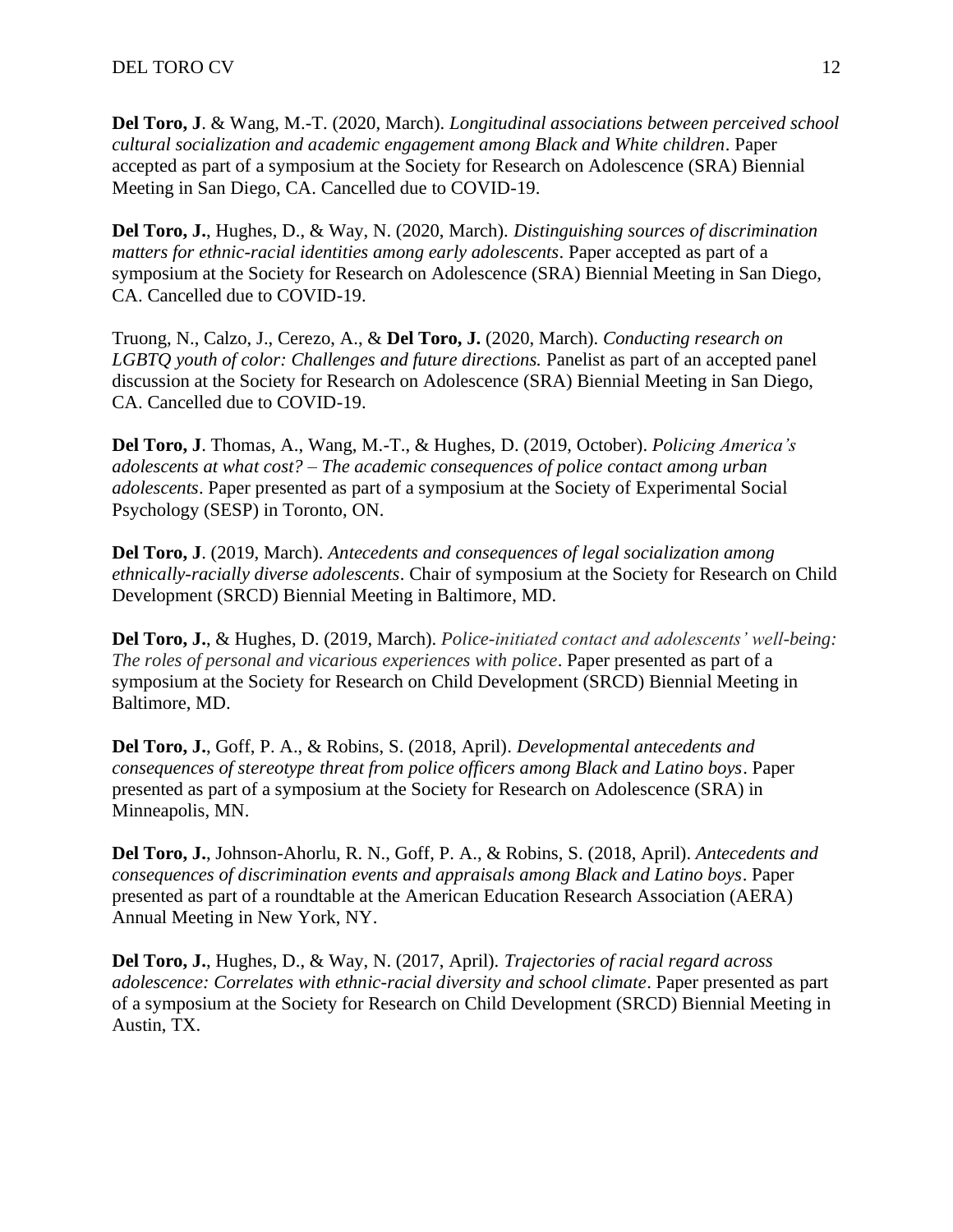**Del Toro, J.** (2017, April). *Examining the longitudinal antecedents and consequences of ethnicracial regard from early to late adolescence*. Chair of symposium at the Society for Research on Child Development (SRCD) Biennial Meeting in Austin, TX.

**Del Toro, J.**, Hughes, D., & Way, N. (2017, April). *Trajectories of racial regard across adolescence: Correlates with ethnic-racial diversity and school climate*. Paper presented as part of a symposium at the Society for Research on Child Development (SRCD) Biennial Meeting in Austin, TX.

**Del Toro, J**. (2016, October). *School-based ethnic-racial discrimination from boyhood to manhood*. Co-chair of symposium at the Society for Research on Child Development (SRCD) Special Topic Meeting, *Babies, Boys, and Men of Color*, in Tampa, FL.

Stewart, A., **Del Toro, J**., Hughes, D., & Way, N. (2016, October). *Examining the prevalence and academic consequences of vicarious ethnic-racial discrimination among boys of color*. Paper presented as part of a symposium at the Society for Research on Child Development (SRCD) Special Topic Meeting, *Babies, Boys, and Men of Color*, in Tampa, FL.

**Del Toro, J**. & Hughes, D. (2016, October). *Examining the prevalence and academic consequences of ethnic-racial discrimination among men of color in college*. Paper presented as part of a symposium at the Society for Research on Child Development (SRCD) Special Topic Meeting, *Babies, Boys, and Men of Color*, in Tampa, FL.

**Del Toro, J**., Rios, D., Watford, J. A., & Hughes, D. (2016, June). *Students' experienced 'intersectionality' predicting trajectories of academic performance*. Paper presented as part of a symposium at the Biennial Society for the Psychological Study of Social Issues (SPSSI) Conference in Minneapolis, MN.

**Del Toro, J**. (2016, June). *Examining antecedents and consequences of adolescents' perceptions of social structures*. Chair of symposium at the Biennial Society for the Psychological Study of Social Issues (SPSSI) Conference in Minneapolis, MN.

**Del Toro, J**., Hughes, D., & Way, N. (2016, June). *Examining the inter-relations between public regard and exploration across early adolescence*. Paper presented as part of a symposium at the Biennial Society for the Psychological Study of Social Issues (SPSSI) Conference in Minneapolis, MN.

**Del Toro, J.**, Tynes, B., & Lozada, F. (2016, March). *The interrelations between experience of online racial discrimination and ethnic identity exploration among adolescents of color*. Paper presented as part of a symposium at the 2016 Society for Research on Adolescence (SRA) in Baltimore, MD.

Tynes, B., **Del Toro, J.**, & Lozada, F. (2016, March). The longitudinal impact of online racial discrimination on school achievement motivation. Paper presented as part of a symposium at the 2016 Society for Research on Adolescence (SRA) in Baltimore, MD.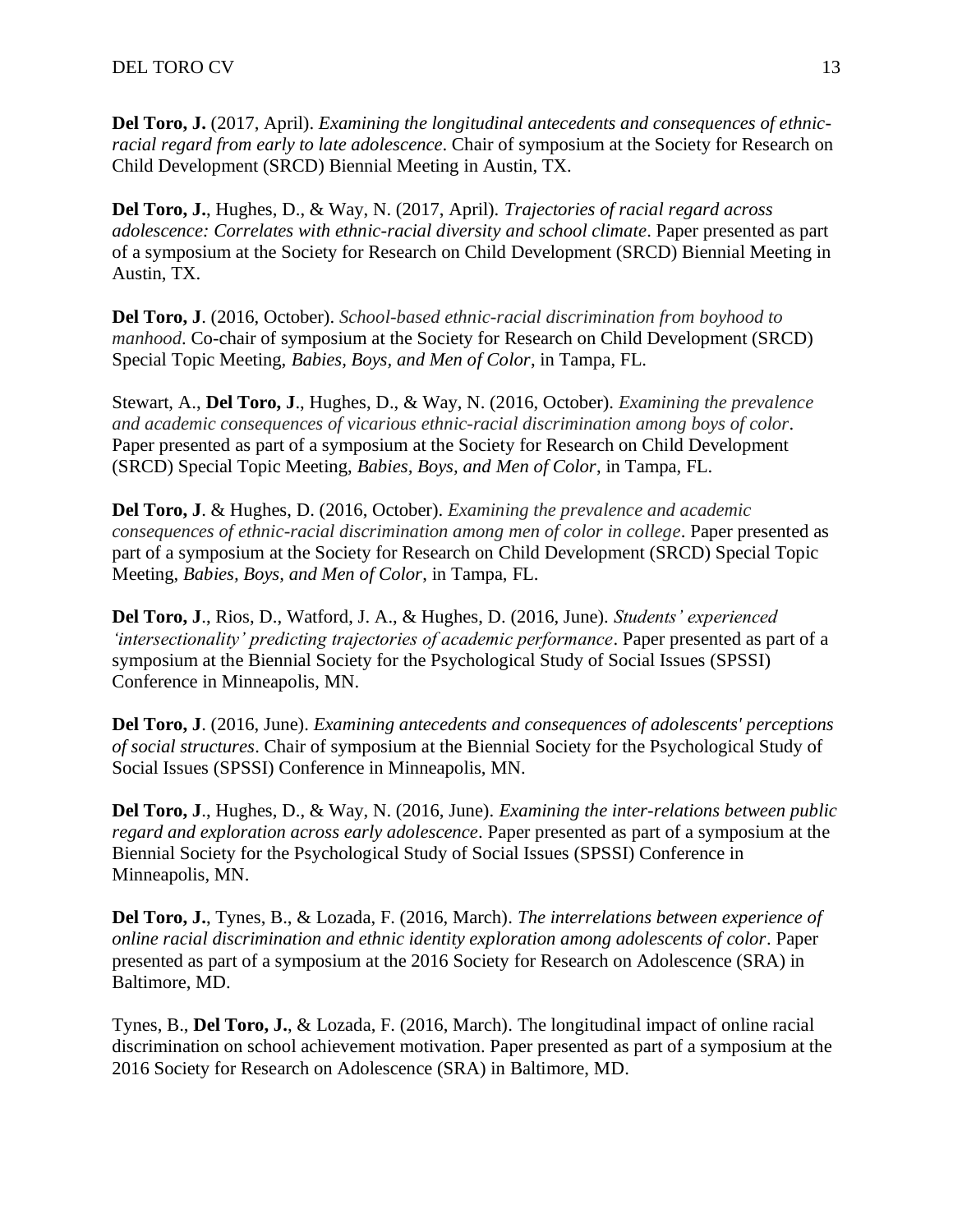English, D., Tynes, B., & **Del Toro, J.** (2016, March). Rising tide of cyberhate: Trajectories of experienced online racial discrimination predict negative psychological outcomes. Paper presented as part of a symposium at the 2016 Society for Research on Adolescence (SRA) in Baltimore, MD.

**Del Toro, J.** & Hughes, D. (2016, March). *Profiles of racial socialization moderating the interrelations between youths' academic efficacy and racial prominence*. Paper presented as part of a symposium at the 2016 Society for Research on Adolescence (SRA) in Baltimore, MD.

**Del Toro, J.**, Hughes, D., & Way, N. (2015, June*). Trajectories of ethnic exploration, public regard and private regard across early adolescence: An autoregressive latent trajectory model.* Paper presented as part of a presentation at the 20<sup>th</sup> Annual National Black Graduate Conference in Psychology (BGCP) in Ann Arbor, MI.

**Del Toro, J.** & Sirin, S. (2015, March*). Perceived inequality and trajectories of academic engagement among urban adolescents: The moderating role of coping*. Paper presented as part of a symposium at the Society for Research on Child Development (SRCD) in Philadelphia, PA.

**Del Toro, J.**, Granados, G., & Rios, D. (2014, June). *Master narratives as inertia: Sexual minority men's perceived social support.* Paper presented as part of a symposium at the Biennial Society for the Psychological Study of Social Issues (SPSSI) Conference in Portland, OR.

**Del Toro, J.**, Hughes, D., & Way, N. (2014, June). *Perceptions of the "glass ceiling" among adolescents at the intersections of race/ethnicity and gender*. Paper presented as part of a symposium at the Annual Cross-University Collaborative Mentoring Conference (CUCMC) in New York, NY.

Rios, D. **& Del Toro, J.** (2012, October). *The experiences of queer men of color in higher education: Managing multiple identities in college.* Paper presented as part of a symposium at the Biennial National Latina/o Psychological Association Conference in Brunswick, NJ.

**Del Toro, J.** & Quintana, S. M. (2012, August). *A social justice perspective-taking ability model: A conceptual model and initial scale development*. Paper presented as part of a symposium for the Summer Education Research Program (SERP) in University of Wisconsin-Madison, Madison, WI.

Rios, D. & **Del Toro, J.** (2012, June). *Applying the psychology of invisibility to science and engineering fields*. Paper presented as part of a symposium at the Biennial Society for the Psychological Study of Social Issues (SPSSI) Conference in Charlotte, NC.

Rios, D., **Del Toro, J.**, Miller, R. (2012, June). *Mentoring across difference: Do social identities matter in a mentor/mentee relationship?* An interactive discussion workshop at the Biennial Society for the Psychological Study of Social Issues (SPSSI) Conference in Charlotte, NC.

Cruz, M., **Del Toro, J.,** Montes, M. & Trujillo, L. (2011, March). *Sitting at the table: Latinos and Latinas in higher education and the intersections between invisibility, visibility, and*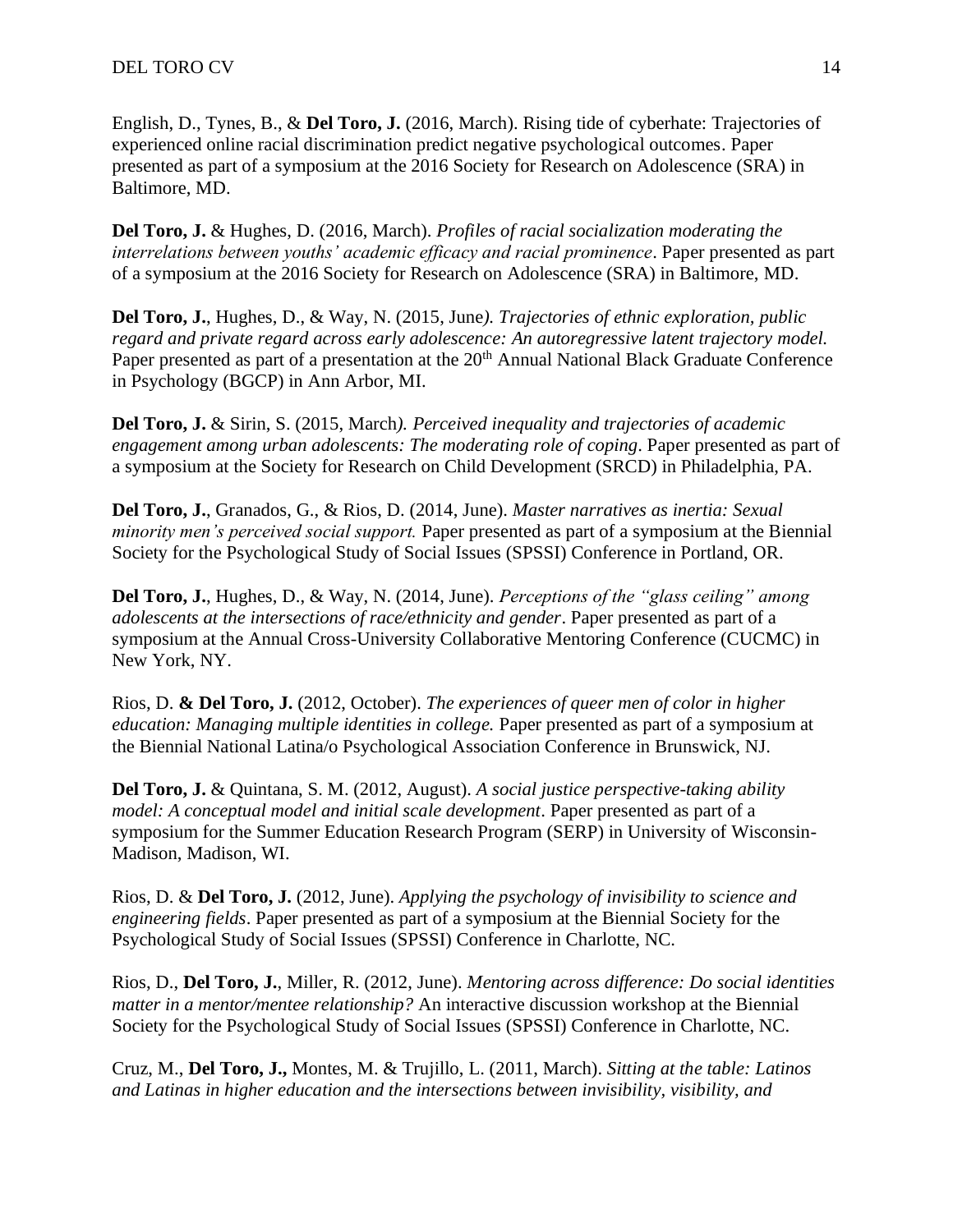*hypervisibility*. A paper presented at a roundtable discussion at the Youth, Identities and Transnational Flows Conference in Cornell University, Ithaca, NY.

# **TEACHING**

| 2019 | Developmental Psychology, Class Assistant & Recitation Leader, NYU      |
|------|-------------------------------------------------------------------------|
|      | Research Methods in Experimental Psychology, Adjunct Lecturer,          |
|      | <b>Brooklyn College</b>                                                 |
| 2018 | <b>Introduction to Statistics</b> , Teaching Assistant, NYU             |
| 2017 | <b>Research Methods in Personality Psychology</b> , Teaching Assistant, |
|      | <b>NYU</b>                                                              |
| 2016 | <b>Introduction to Statistics, Teaching Assistant, NYU</b>              |
|      | Personality Psychology, Recitation Leader & Grader, NYU                 |
| 2015 | <b>Introduction to Statistics</b> , Teaching Assistant. NYU             |
|      | <b>Research Methods in Social and Personality Psychology</b> , Teaching |
|      | Assistant, NYU                                                          |
|      |                                                                         |

## **MA AND PHD STUDENT SUPERVISION**

| Stewart, Ashely    | Currently an Assistant Professor at the Department of Learning Sciences |
|--------------------|-------------------------------------------------------------------------|
|                    | at Georgia State University, Atlanta, GA.                               |
| Zhang, Xinwei      | Currently a PhD student in International and Comparative Education at   |
|                    | Lehigh University, Bethlehem, PA.                                       |
| Liu, Shizhou       | Currently a PhD student in Human Development & Family Studies at        |
|                    | Michigan State University, East Lansing, MI.                            |
| Scanlon, Christina | Currently a postdoctoral scientist at the Learning Research and         |
|                    | Development Center at the University of Pittsburgh, Pittsburgh, PA.     |

# **UNDERGRADUATE & GRADUATE STUDENT SUPERVISION**

| $2020 - 2021$ | Jonathon Wan, Department of Psychology in Education, University of    |
|---------------|-----------------------------------------------------------------------|
|               | Pittsburgh                                                            |
| $2019 - 2020$ | Hanna Smyles, Department of Psychology in Education, University of    |
|               | Pittsburgh                                                            |
|               | Myra Chen, Department of Psychology in Education, University of       |
|               | Pittsburgh                                                            |
| $2018 - 2019$ | Trenel Francis, Psychology & Social Intervention, New York University |

# **PROFESSIONAL SERVICE**

| $2021$ – Present | <b>Consulting Editor, Cultural Diversity and Ethnic Minority Psychology</b>                                                                                                                                          |
|------------------|----------------------------------------------------------------------------------------------------------------------------------------------------------------------------------------------------------------------|
| $2020$ – Present | <b>Committee Member, University of Pittsburgh's Committee on</b><br>Diversity, Inclusion, and Equity                                                                                                                 |
| $2020$ – Present | <b>Consulting Editor, Journal of Research on Adolescence</b>                                                                                                                                                         |
| $2019$ – Present | <b>Ad-hoc Reviewer</b> , Child Development, American Psychologist, Social<br>Problems, Developmental Psychology, American Journal of Public<br>Health, Child Development Perspectives, Journal of Clinical Child and |